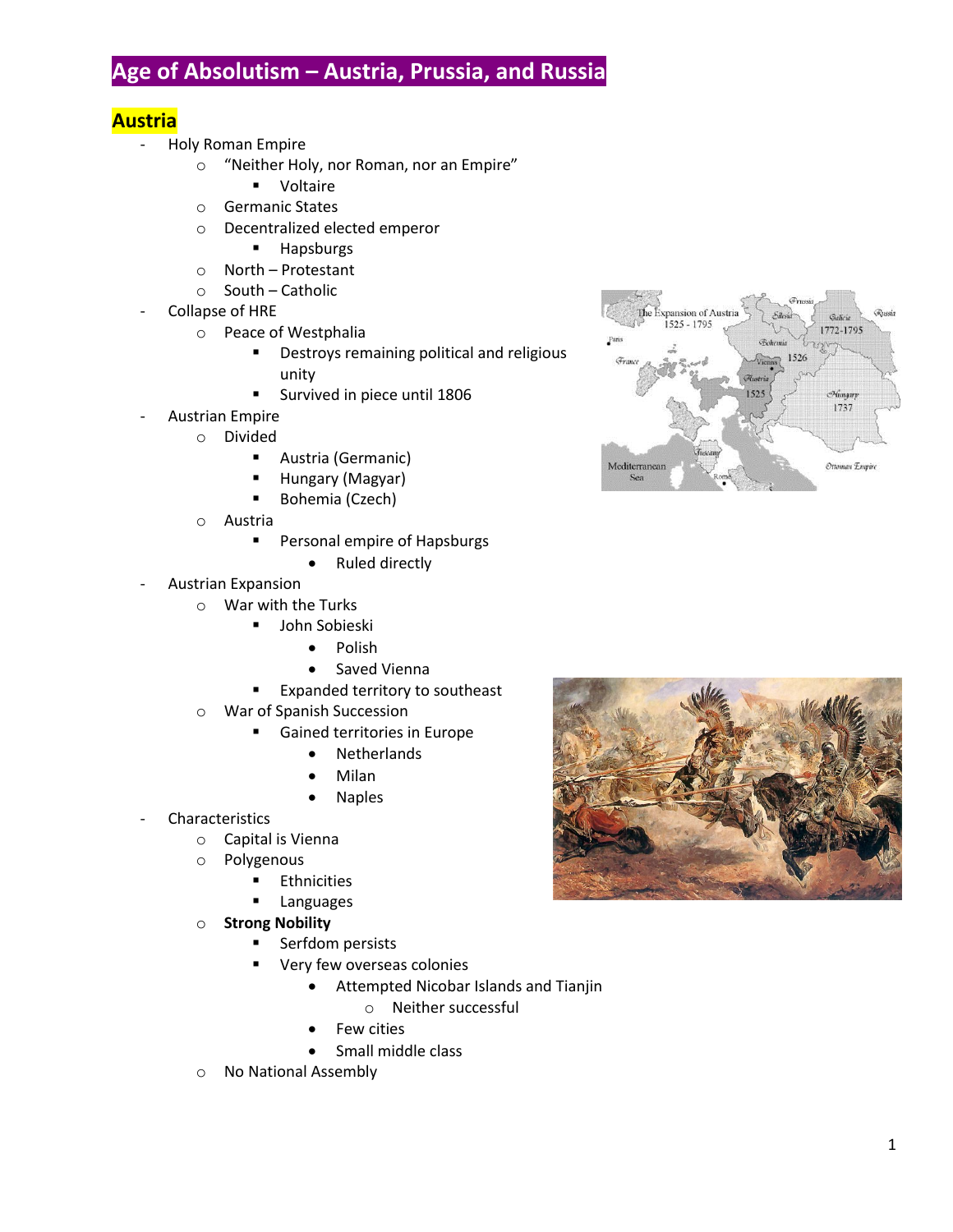- **Weaknesses** 
	- o Small army
	- o Not Unified
	- o Nobility
		- **Prevented much change**
	- o Ethnicities
		- **Hostility from Bohemia and Hungary**
	- o Loss of Spanish Empire
		- War of Spanish Succession
			- Spanish possessions fall under Bourbon authority
- Pragmatic Sanction
	- o 1713
	- o Made following death of Charles VI
		- Maria Theresa **ONLY** heir to Austrian Throne
		- **Forced other empires to accept** 
			- Caveat They are not allowed to invade

# **Prussia**

- **Background** 
	- o Territory
		- **Located in north Germany**
		- No true borders
			- Very disjointed
	- o Existed as elector state since 1529
	- o 1618
		- **ELECTARE 6. 2018 FRANDER ENGINEES FIGHTER IS ADDET** Electorate of Brandenburg (Germanic)
			- Brandenburg freed up after 30 years War
			- Prussia freed up after Second Northern War

#### - **Hohenzollern**

- o Hereditary
- o Absolutists
- o Highly centralized
	- **very bureaucratic**
- Army
	- o **Very Strong**
	- o Grew up around army
- **Economy** 
	- o Centered on growing army
		- **Demand drove economy**
	- o Poor agriculturally
- Social Groups
	- o **Junkers**
		- **Aristocracy**
		- **Land lords**
		- Did not want to lose power
		- **Supported Hohenzollerns as long as no taxes** 
			- Complete power over peasants
	- o Middle Class
		- **Growing**
	- o Peasants
		- **Sinking deeper into serfdom**

| <b>Nobility of Europe</b> |                                             |
|---------------------------|---------------------------------------------|
| <b>Austria</b>            | No taxes, Loyalty<br>to army, full<br>power |
| <b>England</b>            | <b>Paid taxes, some</b><br>political power  |
| <b>France</b>             | No taxes, no<br>power                       |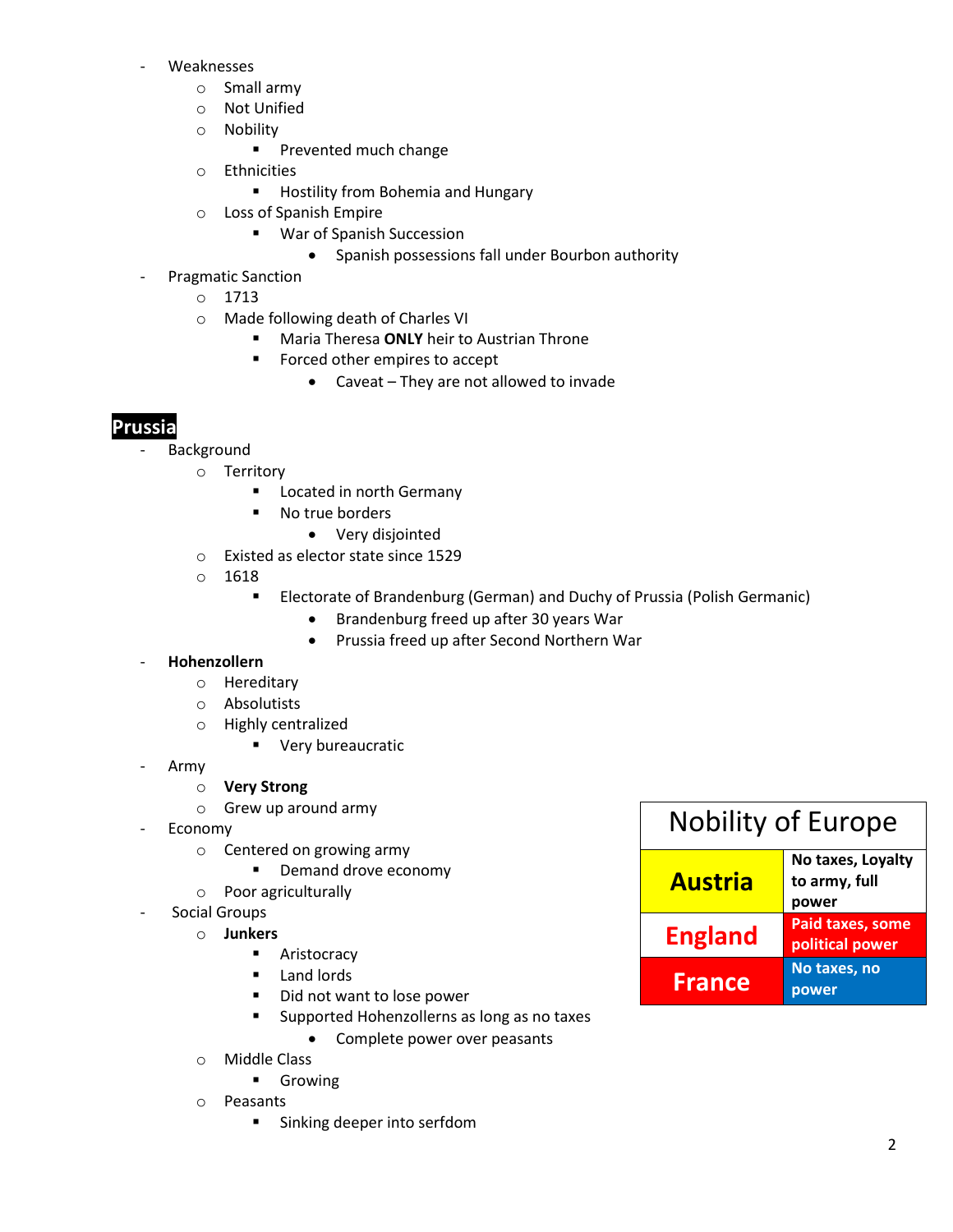- **Religion** 
	- o Protestant
	- o Tolerant
		- **Especially with scholars and artists**
- Kings of Prussia
	- o Frederick William the Great Elector
		- One of the electors of HRE
		- Created Prussian State
			- Made powerful by building up army
	- o King Frederick I
		- Continued to build up state
			- Otherwise did not really do much
	- o King Frederick William
		- **E** Lived modestly
			- Did not spend much
		- Built up military
			- Always wore military uniform
			- Potsdam Giants
			- Set up draft and reserve guard
		- Cruel to son
	- o Frederick William II
		- **Filter Frederick the Great** 
			- Enlightenment Monarch

- **Background** 
	- o Very late to modernize
		- Horribly Medieval
		- **Under control of Golden Horde**
		- **I** Ivan the Terrible
			- $\bullet$  r. 1547-1584
			- First "Tsar" of Russia
		- Mikhail Romanov
			- $\bullet$  r. 1613-1645
			- Established Romanov Dynasty
				- $\circ$  Existed until 20<sup>th</sup> century

### **Peter The Great**

- o Social Reforms
	- $\blacksquare$  $1<sup>st</sup>$  book of etiquette
	- **Mandatory education for sons of landowners**
	- Sent Russians abroad to study
	- **Simplified alphabet**
	- Edited the  $1<sup>st</sup>$  Russian newspaper
	- Reformed Calendar
	- Decreed **Westernization**
		- No Beards
		- Women dressed western
		- Courts speak French